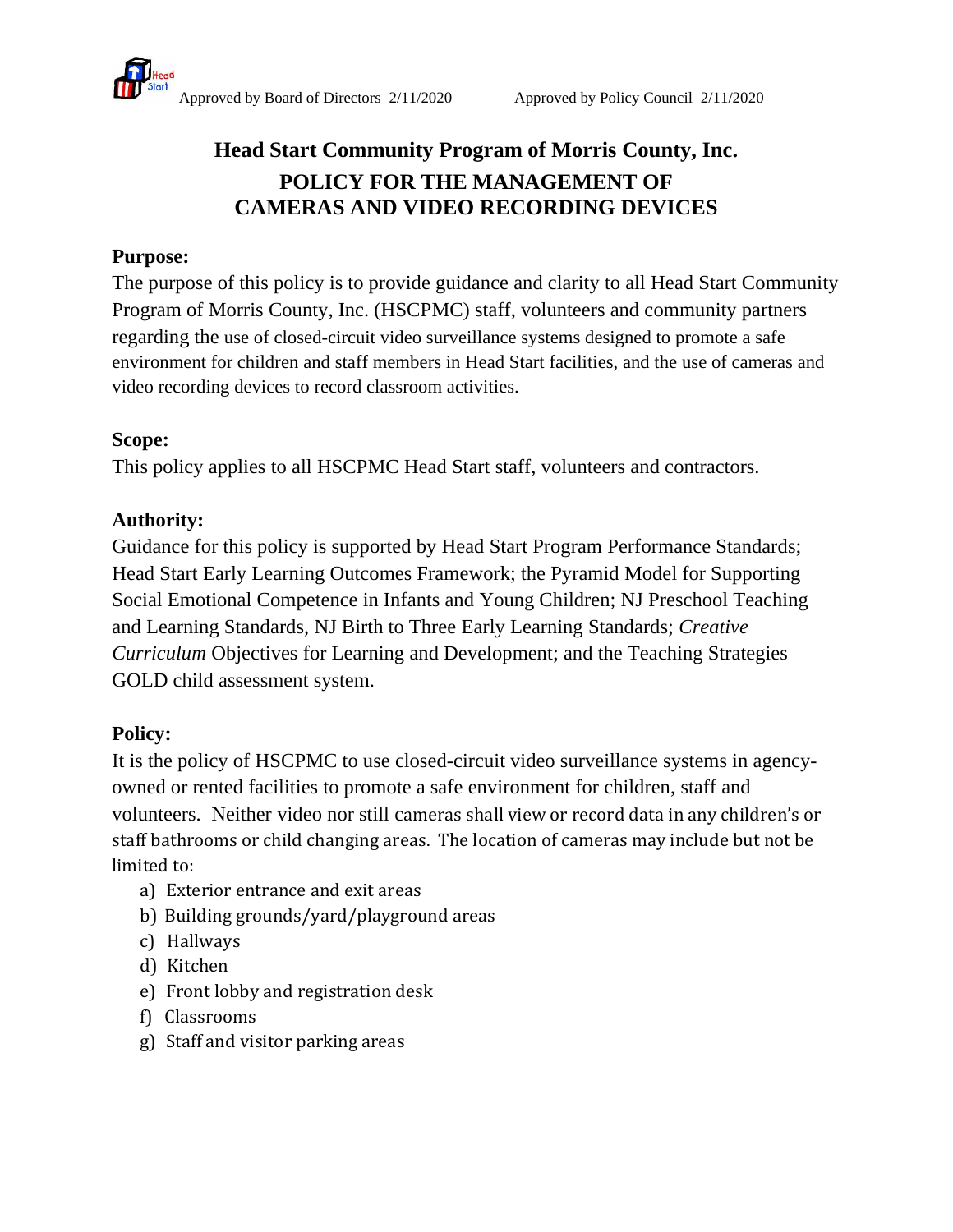

Parents of new students, staff members, and volunteers must be informed of the use of a closed-circuit video surveillance system at the time of enrollment, hire, or engagement, as applicable.The building shall prominently display signage which indicates that video surveillance cameras are in use.

The Facilities Manager or other designated individual shall maintain and safeguard the closed-circuit video surveillance system. The surveillance system shall be set to an acceptable resolution range with the goal of preserving 90 days of recording before the "overwrite" feature begins. Training is to be provided by system vendor to appropriate management staff on system operation and access. The closed-circuit video surveillance system will be accessible via secure electronic access devices (tablets) stored in a secure area. The Executive Director may designate up to four individuals with access to the system. Each shall safeguard assigned user name and password information and not share this with any other staff.

When a notable event has occurred in the facility or on the grounds which may be viewable in stored recordings, the Facilities Manager or other authorized member of the management team shall access the system and search the recorded images to locate the period of time in question. The Facilities Manager shall complete an *Unusual Incident Report*, if warranted by the event, and notify the Executive Director.

When a request for a digital/video copy of an incident is received from the Department of Children and Families as part of an investigation concerning alleged child abuse or neglect; from school district officials as part of an investigation of an alleged incident; or the Office of Head Start, the Executive Director shall be authorized to provide a digital/video copy of the matter in question to the appropriate authorities after receiving the request in writing on official letterhead. When a request for a digital/video copy of an incident is received from law enforcement, a copy will be turned over when a Subpeona is provided. An archival copy shall be retained in a secure location by HSCPMC and labeled with the name(s), date, time, and nature of the incident. The section of the digital/video recording provided shall contain only the period of time in question surrounding an incident but shall include the "footage" that sufficiently conveys the nature of the incident. In such cases, images from the video surveillance system are may be disclosed to law enforcement or the requesting regulatory agency without parental or staff consent.

Electronic devices with camera/audio capacity owned by HSCPMC and provided for use in classrooms may be used for the Teaching Strategies GOLD assessment feature, portfolio documentation, and recording of children's activities in certain situations with advance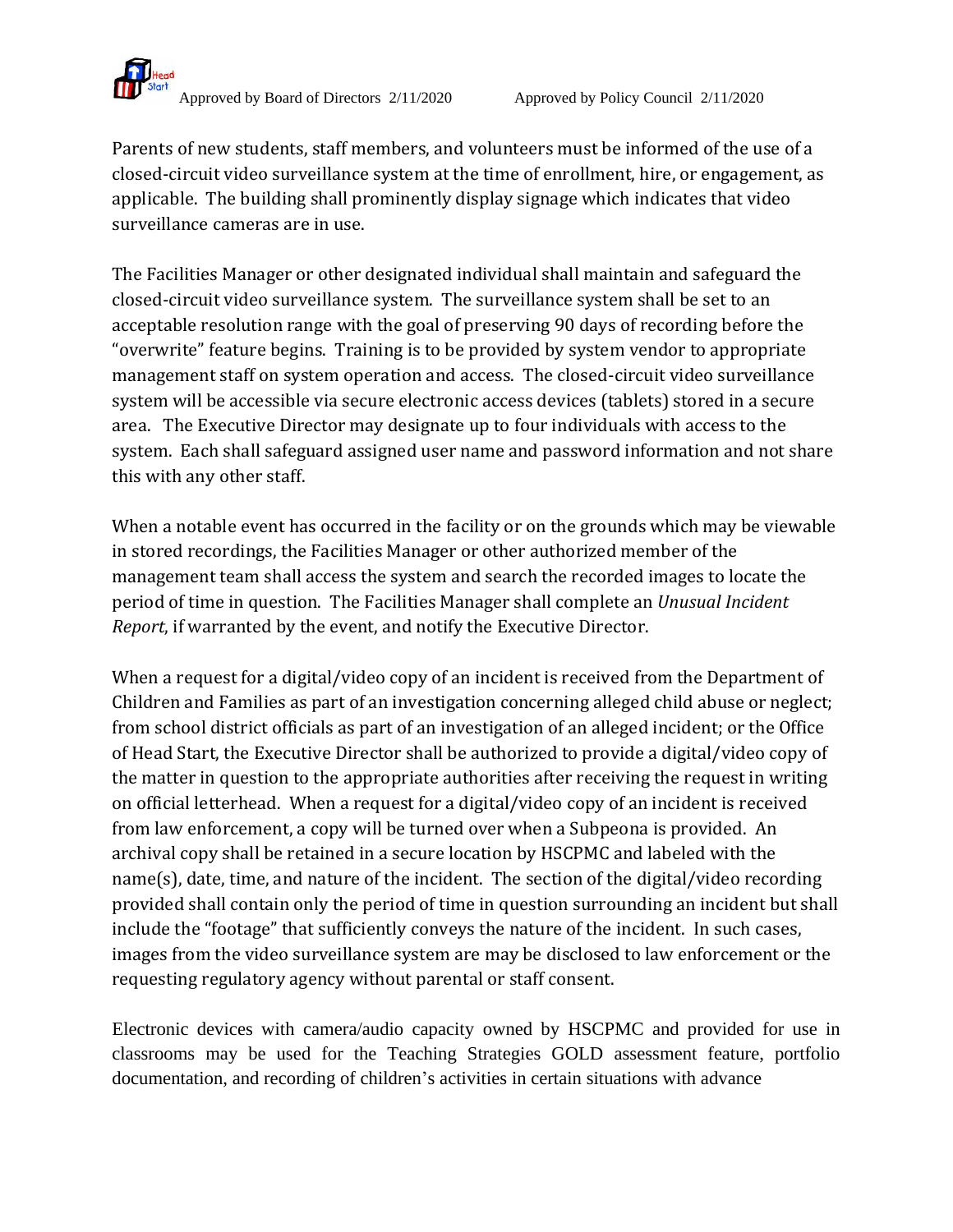

Approved by Board of Directors 2/11/2020 Approved by Policy Council 2/11/2020

permission and intentional purpose, such as for a special event. Classroom staff is not permitted to use personal devices to photograph or record children. Once recordings or photographs are uploaded to the web-based Teaching Strategies GOLD application, they must be deleted from the device.

If staff activities are recorded in the context of professional development or reflective consultation, staff involved must be informed in advance that such recording will occur, with their consent, and be informed about the storage, confidentiality, and future use of the resulting video.

HSCPMC Policy (cross reference Head Start Social Media and Electronic Communication Policy) prohibits social media posting or any other electronic transmission of child, staff, or program-related images, audio and video by any person, parent, staff, visitor, or contractor without express permission and authorization.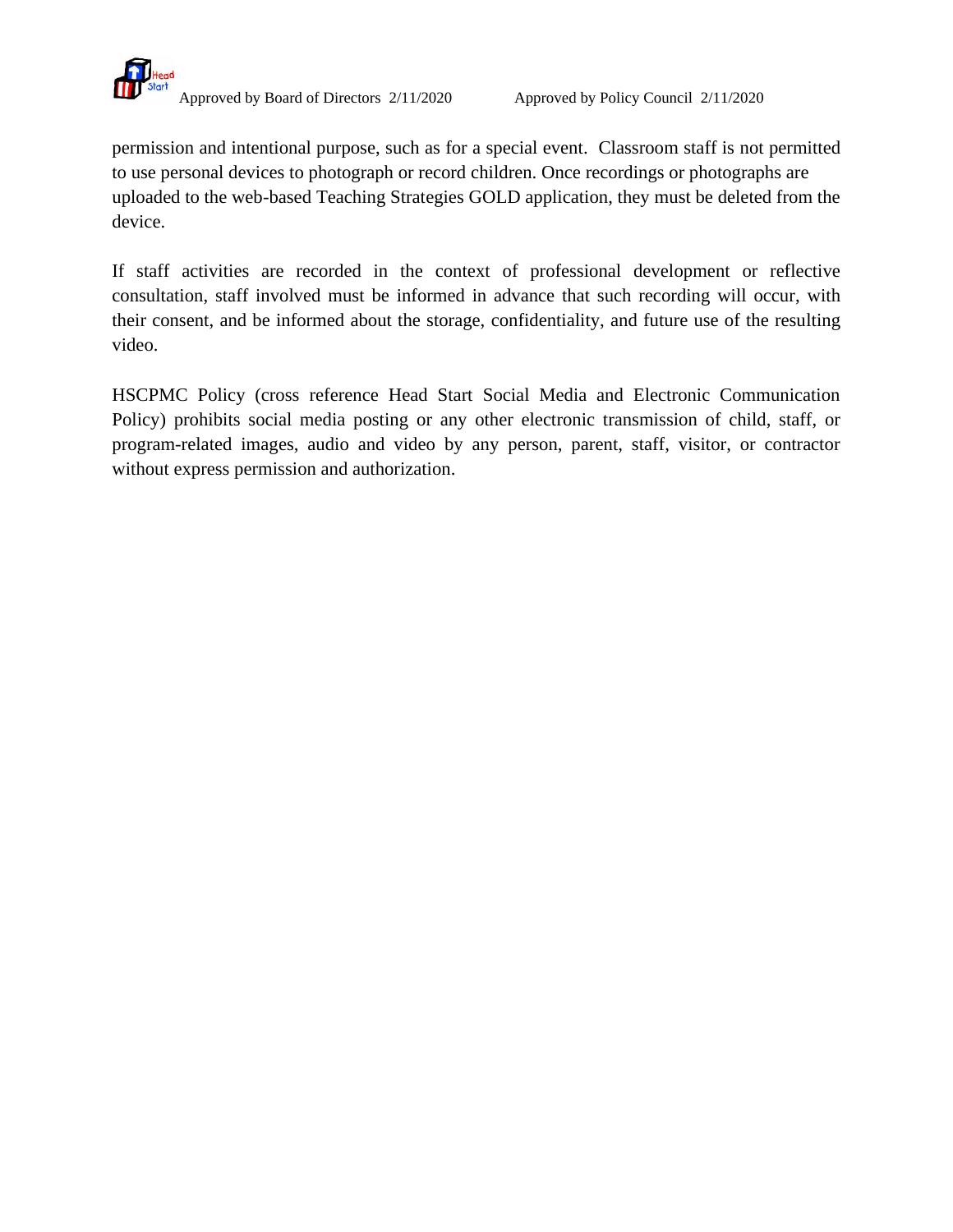## **POLÍTICA PARA LA ADMINISTRACION DE CÁMARAS Y DISPOSITIVOS DE GRABACIÓN DE VIDEO**

#### **Propósito**:

El propósito de esta política es proporcionar orientación y claridad a todo el personal, voluntarios y socios comunitarios del Programa Head Start Community de Morris County, Inc. (HSCPMC) con respecto al uso de sistemas de video vigilancia de circuito cerrado diseñados para promover un ambiente seguro para los niños. y miembros del personal en las instalaciones de Head Start, y el uso de cámaras y dispositivos de grabación de video para grabar las actividades de las aulas.

### **Alcance**:

Esta política se aplica a todo el personal, voluntarios y contratistas de Head Start de HSCPMC.

#### **Autoridad**:

La guía para esta política está respaldada por los Estándares de Desempeño del Programa Head Start; Marca de Resultados de Aprendizaje Temprano de Head Start; el Modelo Piramidal para Apoyar la Competencia Social y Emocional en Bebés y Niños Pequeños; Estándares de Enseñanza y Aprendizaje Preescolar de NJ, Estándares de Aprendizaje Temprano de Nacimiento a Tres Años de NJ; Objetivos *Curriculares Creativos* para el Aprendizaje y el Desarrollo; y el Sistema de Evaluación Infantil Teaching Strategies GOLD.

### **Política**:

La política de HSCPMC es utilizar sistemas de video vigilancia de circuito cerrado en instalaciones alquiladas o pertenecientes para promover un ambiente seguro para los niños, el personal y los voluntarios. Ni videos ni cámaras fijas deben ver ni registrar datos en los baños de los niños o del personal, ni en los vestuarios para niños. La ubicación de las cámaras puede incluir, entre otros:

a) Áreas exteriores de entrada y salida.

b) Terrenos del edificio / patio / áreas de juegos

c) Pasillos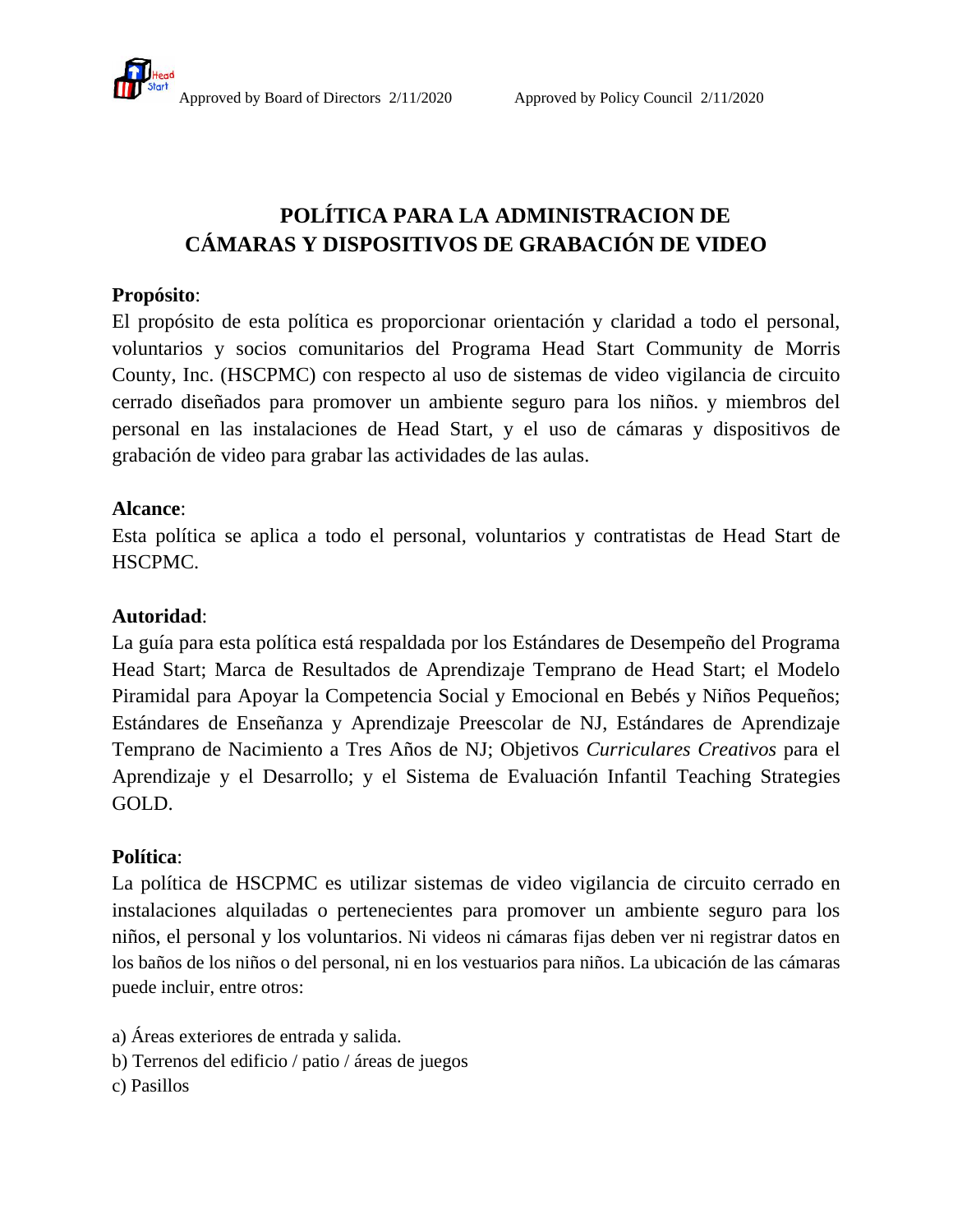

- d) Cocina
- e) Vestíbulo delantero y mostrador de registro
- f) Aulas
- g) Áreas de estacionamiento de personal y visitantes

Los padres de nuevos estudiantes, miembros del personal y voluntarios deben ser informados sobre el uso de un sistema de videovigilancia de circuito cerrado al momento del alistamiento, contratación o compromiso, como aplicable. El edificio deberá exhibir de manera prominente señalización que indique que las cámaras de video vigilancia están en uso.

El Gerente de Instalaciones u otra persona designada deberá mantener y salvaguardar el sistema de video vigilancia de circuito cerrado. El sistema de vigilancia se establecerá en un rango de resolución aceptable con el objetivo de preservar 90 días de grabación antes de que comience la función de "sobrescribir". El proveedor del sistema debe brindar capacitación al personal administrativo apropiado sobre la operación y el acceso del sistema. El sistema de video vigilancia de circuito cerrado de será accesible a través de dispositivos de acceso electrónico seguro (tabletas) y almacenados en un área segura. El Director Ejecutivo puede designar hasta cuatro personas con acceso al sistema. Cada uno salvaguardará la información de nombre de usuario y contraseña asignada y no la compartirá con ningún otro personal.

Cuando se haya producido un evento notable en la instalación o en los terrenos que pueden verse en las grabaciones almacenadas, el Gerente de Instalaciones u otro miembro autorizado del equipo de gestión deberá acceder al sistema y buscar las imágenes grabadas para localizar el período de tiempo en cuestión. El Gerente de Instalaciones completará un Informe de Incidentes Inusuales, si el evento lo justifica, y notificará al Director Ejecutivo.

Cuando se recibe una **Solicitud** para una copia digital / video de un incidente del **Departamento de Niños y Familias** como parte de una investigación sobre presunto abuso o negligencia infantil; La solicitud creada por funcionarios del distrito escolar como parte de una investigación de un presunto incidente; o la Oficina de Head Start, el Director Ejecutivo estará autorizado a proporcionar una copia digital / video del asunto en cuestión a las autoridades correspondientes. La solicitud deber ser recibida por escrito en papel con membrete oficial. Cuando se recibe una **Solicitud** de una copia digital / de video de un **Incidente de la Policía**, se entregará una copia cuando se proporcione un **Subpeona o Citacion Legal**. HSCPMC conservará una copia de archivo en un lugar seguro y la etiquetará con el nombre, la fecha, la hora y la naturaleza del incidente. La sección de la grabación digital / de video proporcionada contendrá solo el período de tiempo en cuestión que rodea un incidente, pero incluirá la "grabacion" que transmite suficientemente la naturaleza del incidente. En tales casos, las imágenes del sistema de video